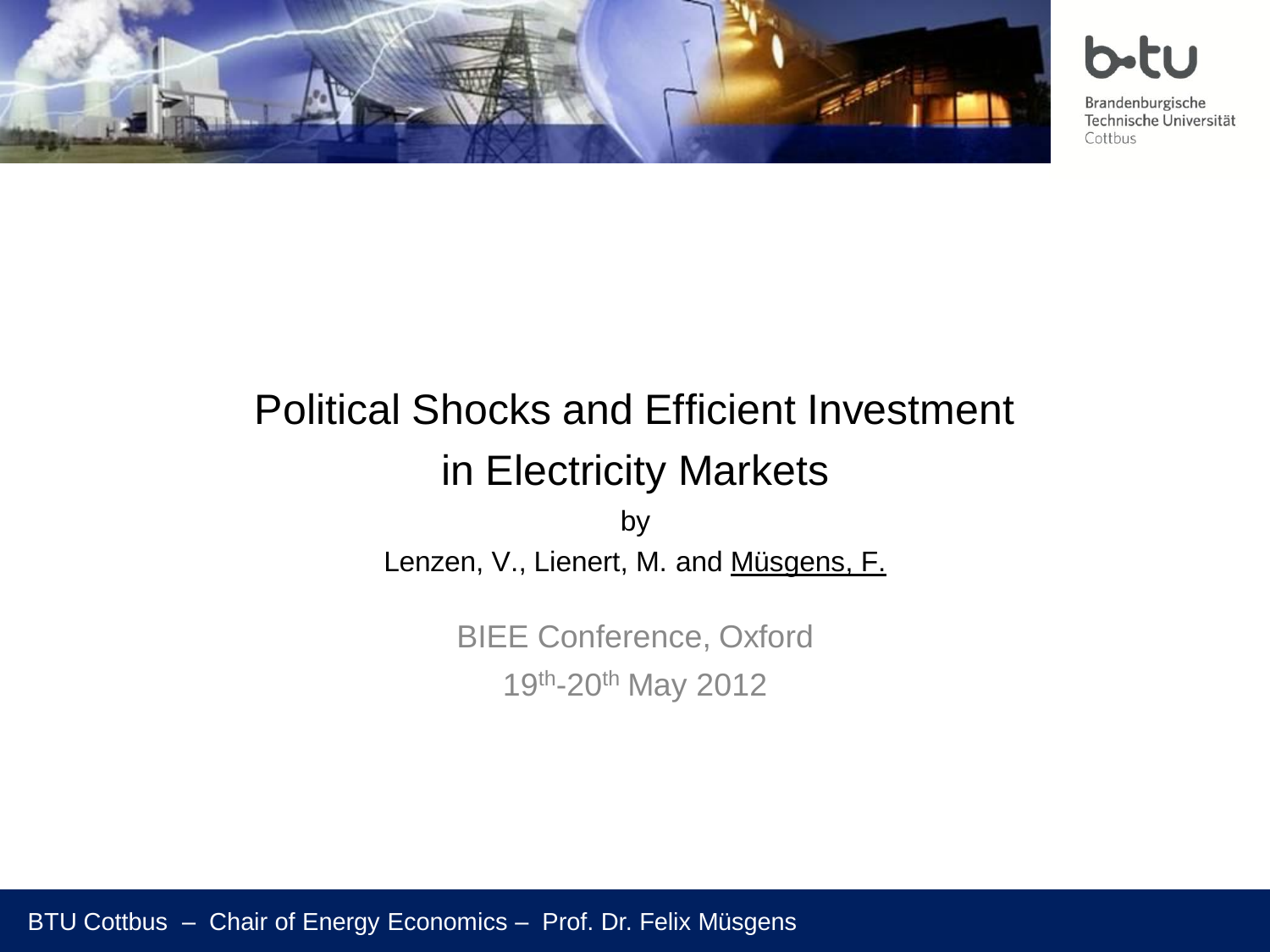



- presents a detailed power market investment and dispatch model (LP) with consistent electricity price estimators
- illustrates the effects of political uncertainty
	- using the example of the change in profit contribution
	- for a specific CCGT-power plant
	- due to the political decisions in Germany with respect to nuclear power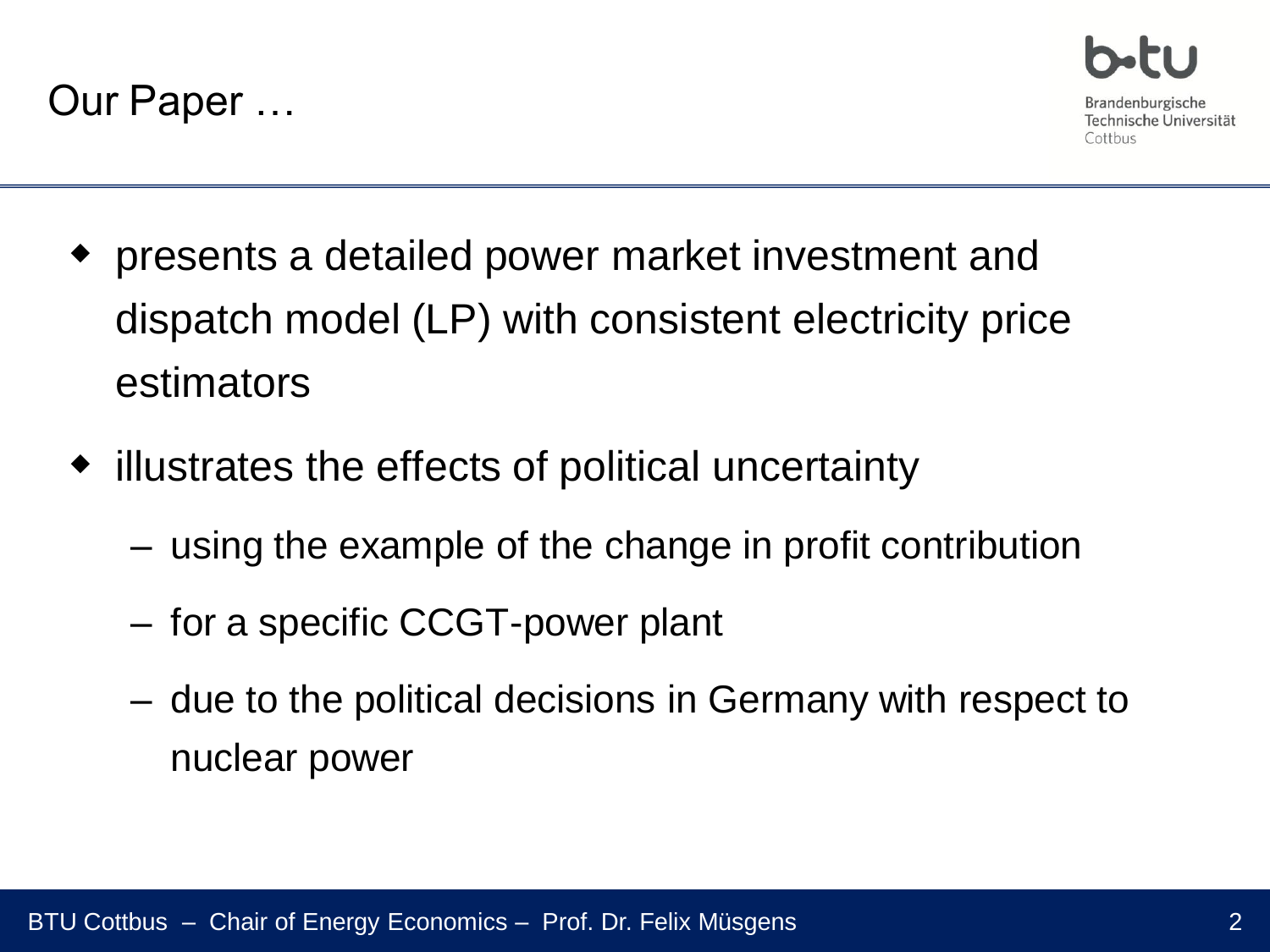## Nuclear Phase-Out (June 2000)



- Decided by red-green coalition government in June 2000
- An average of 32 years of operation for nuclear power plants in Germany

Brandenburgische Technische Universität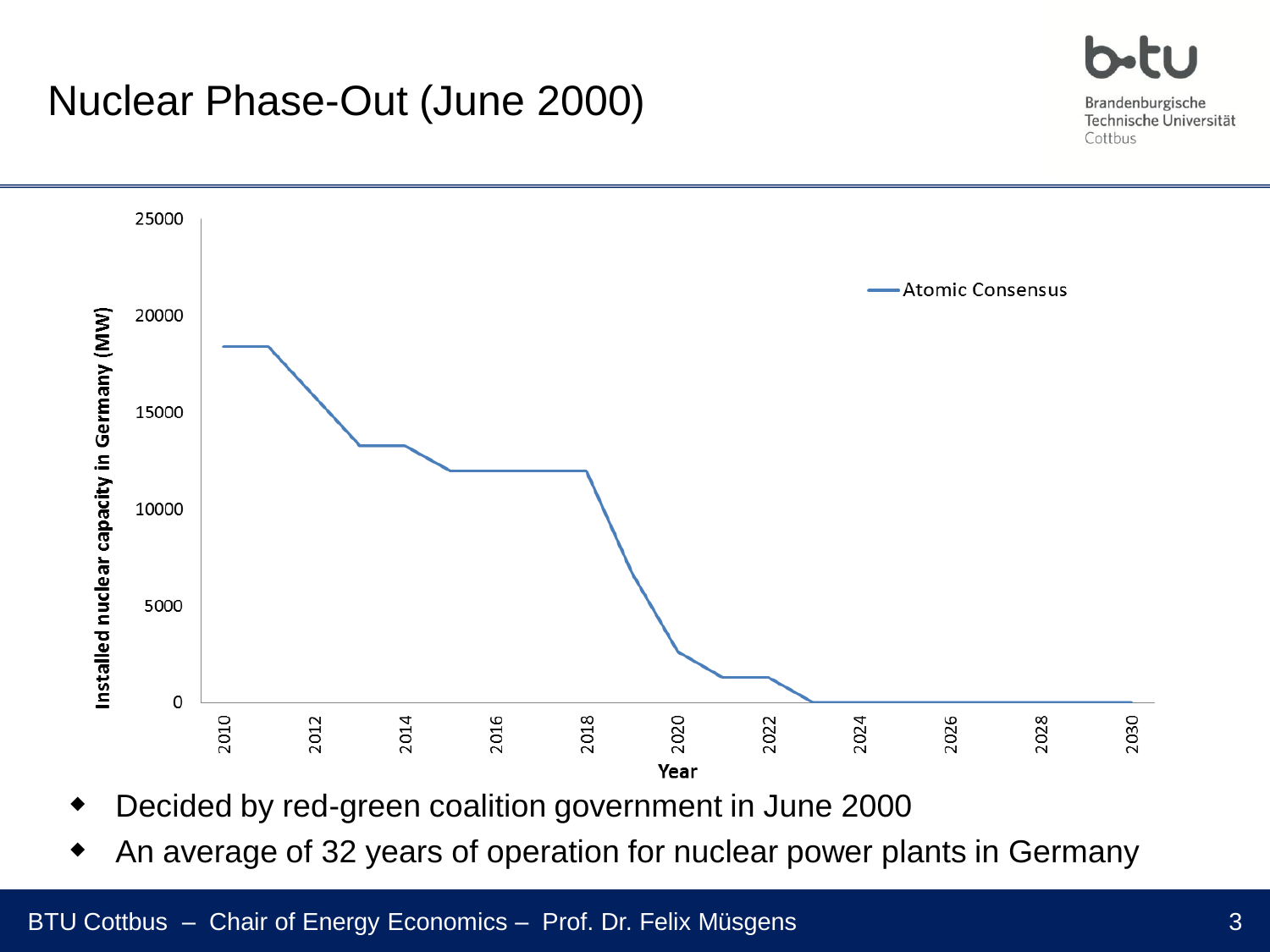## Energy Concept (2010 September)





- Decided by conservative-liberal coalition government end of September 2010
- Prolongation of running times by 8 and 14 years respectively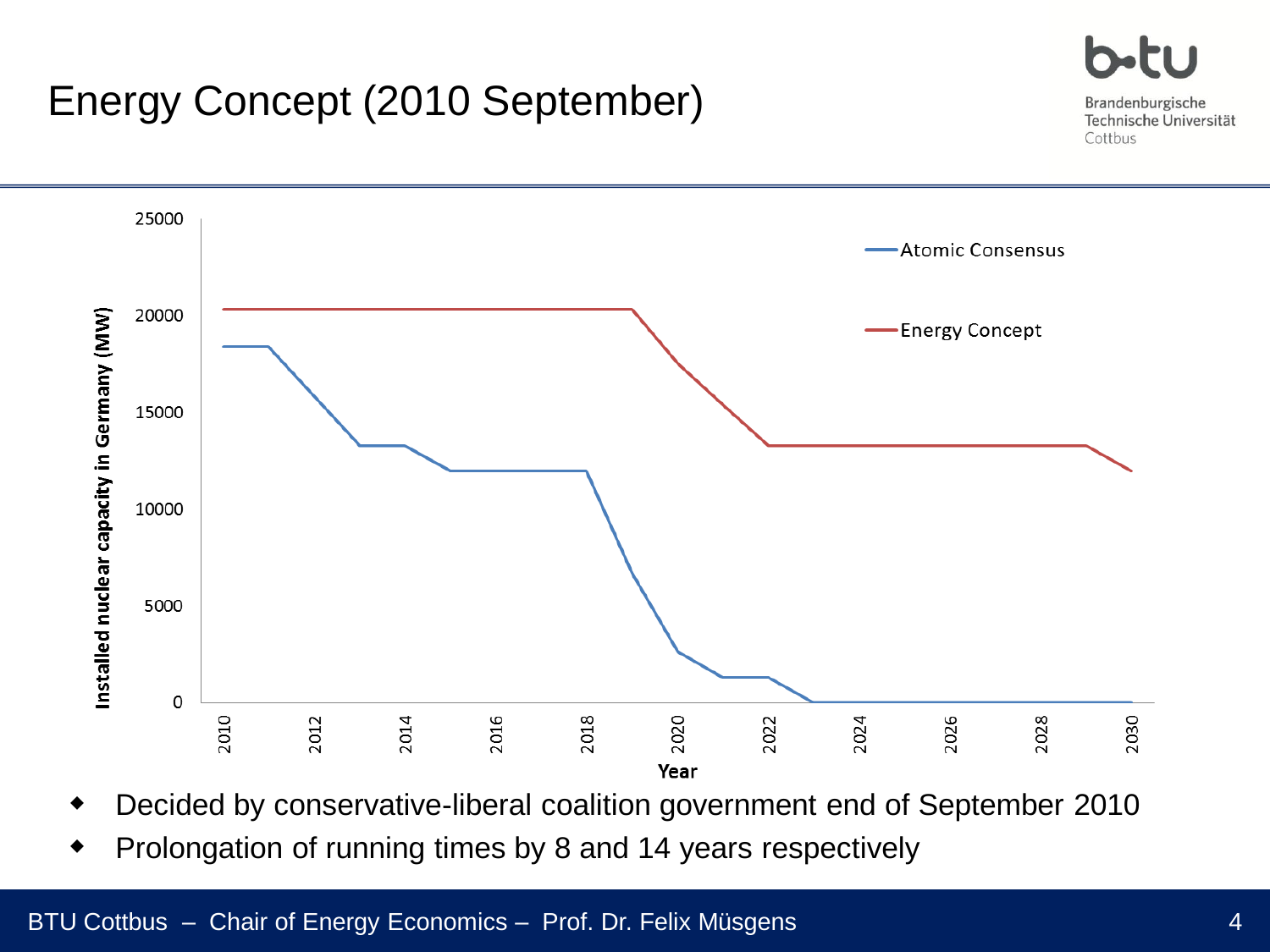

- Decided by conservative-liberal coalition government in June 2011
- Successive shutdown until 2022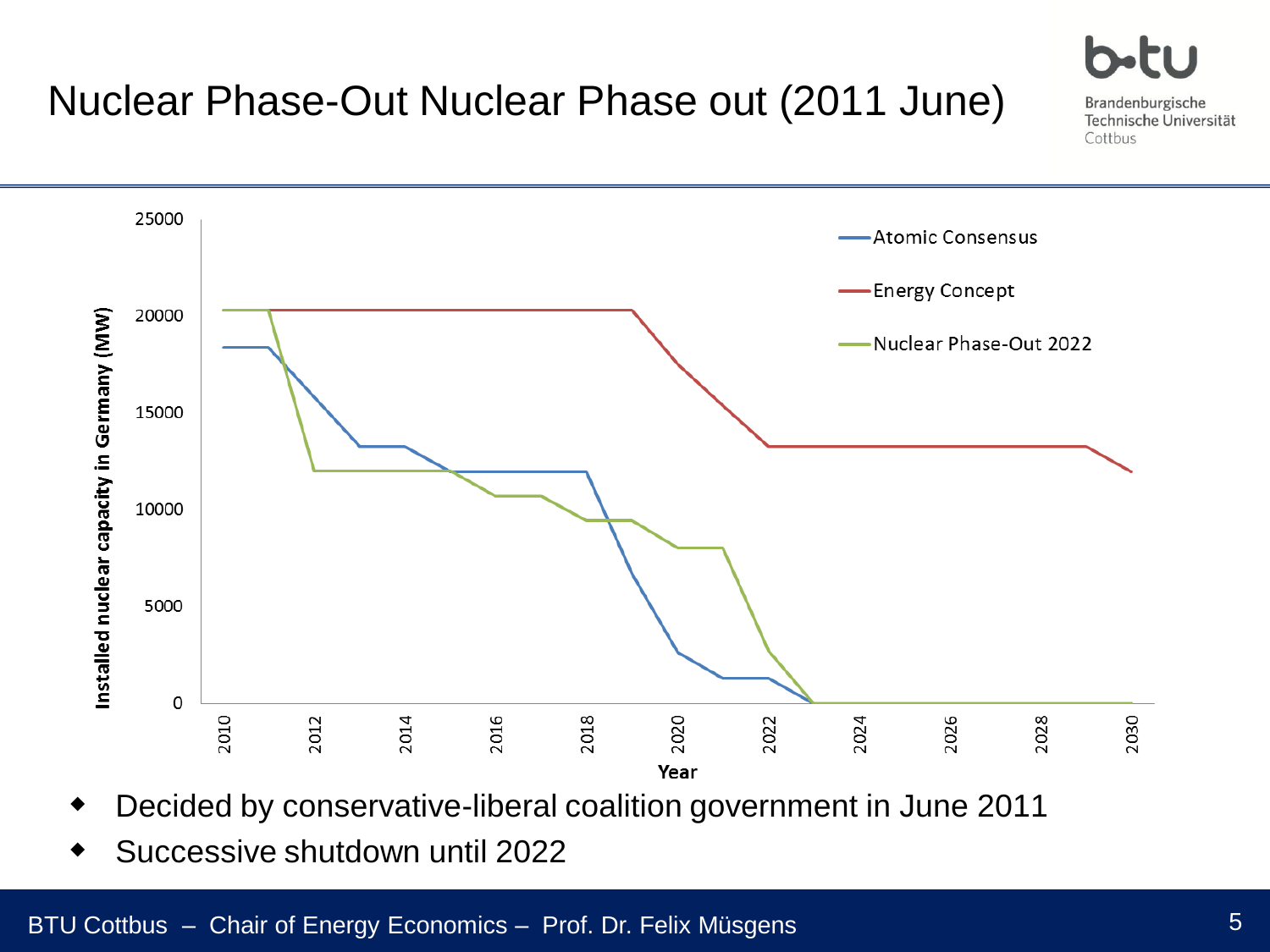

Cottbus

## The German Merit Order (without CHP and RES)

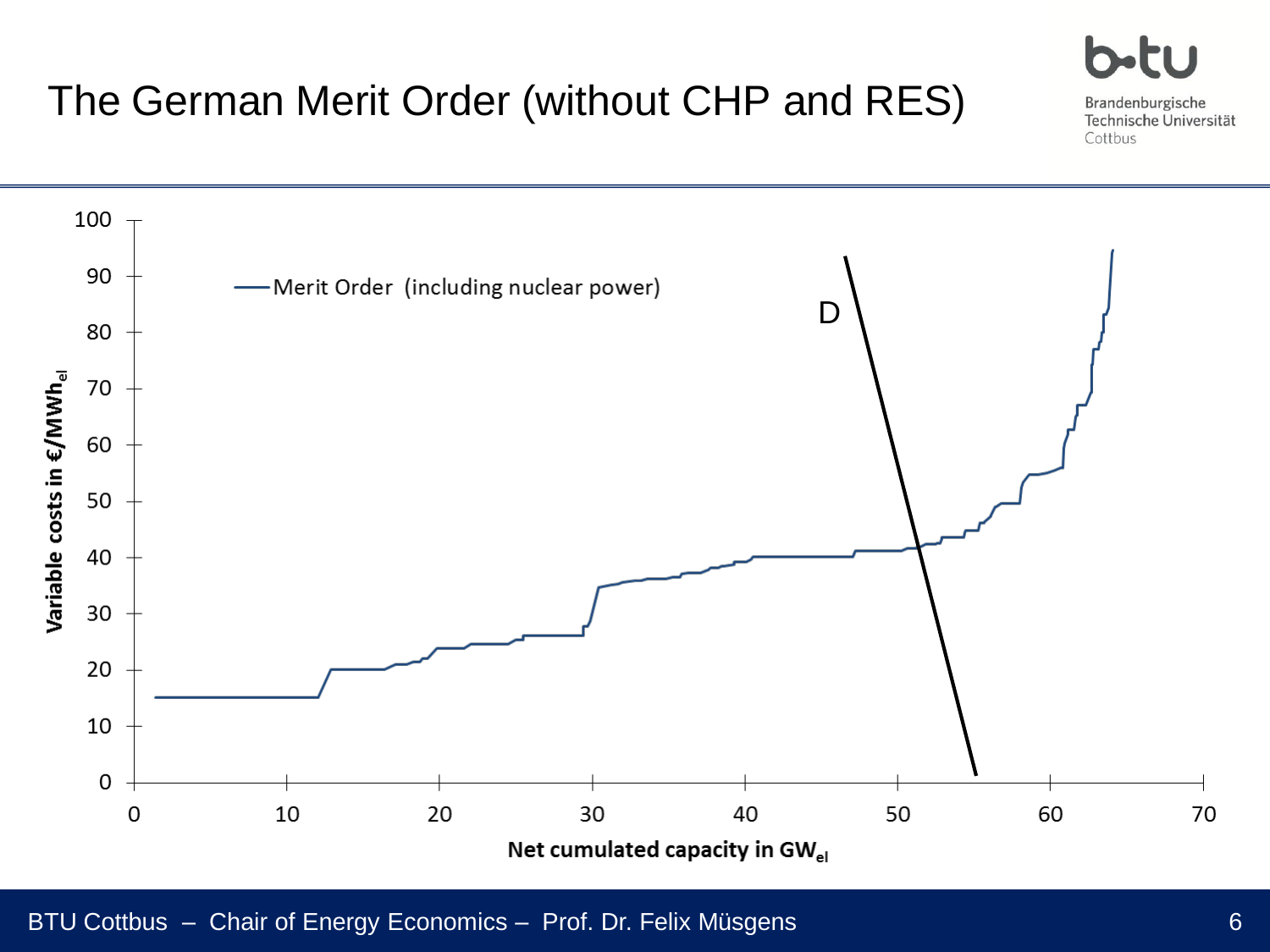## The German Merit Order (without CHP and RES)



BTU Cottbus – Chair of Energy Economics – Prof. Dr. Felix Müsgens

Brandenburgische Technische Universität

Cottbus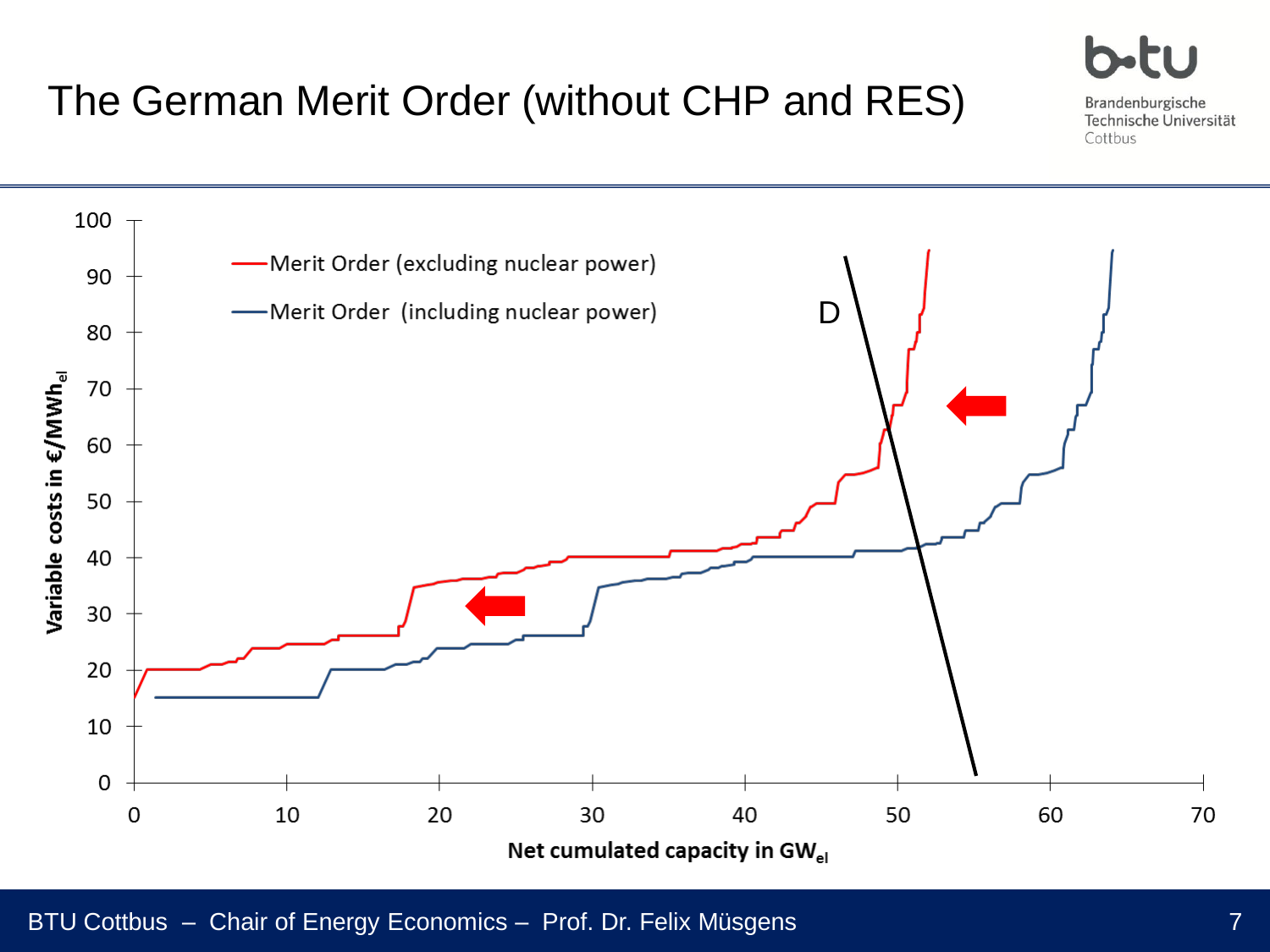In addition to the merit order, the model …



- … considers non-dispatchable generation (wind, solar, CHP, …)
- … includes endogenously capacity additions (and reductions)
- … includes endogenously international power exchange by modeling several regions simultaneously
- … includes endogenously dynamic effects (e.g. start-up costs, balancing power, pump storage, planned power plant revisions, …)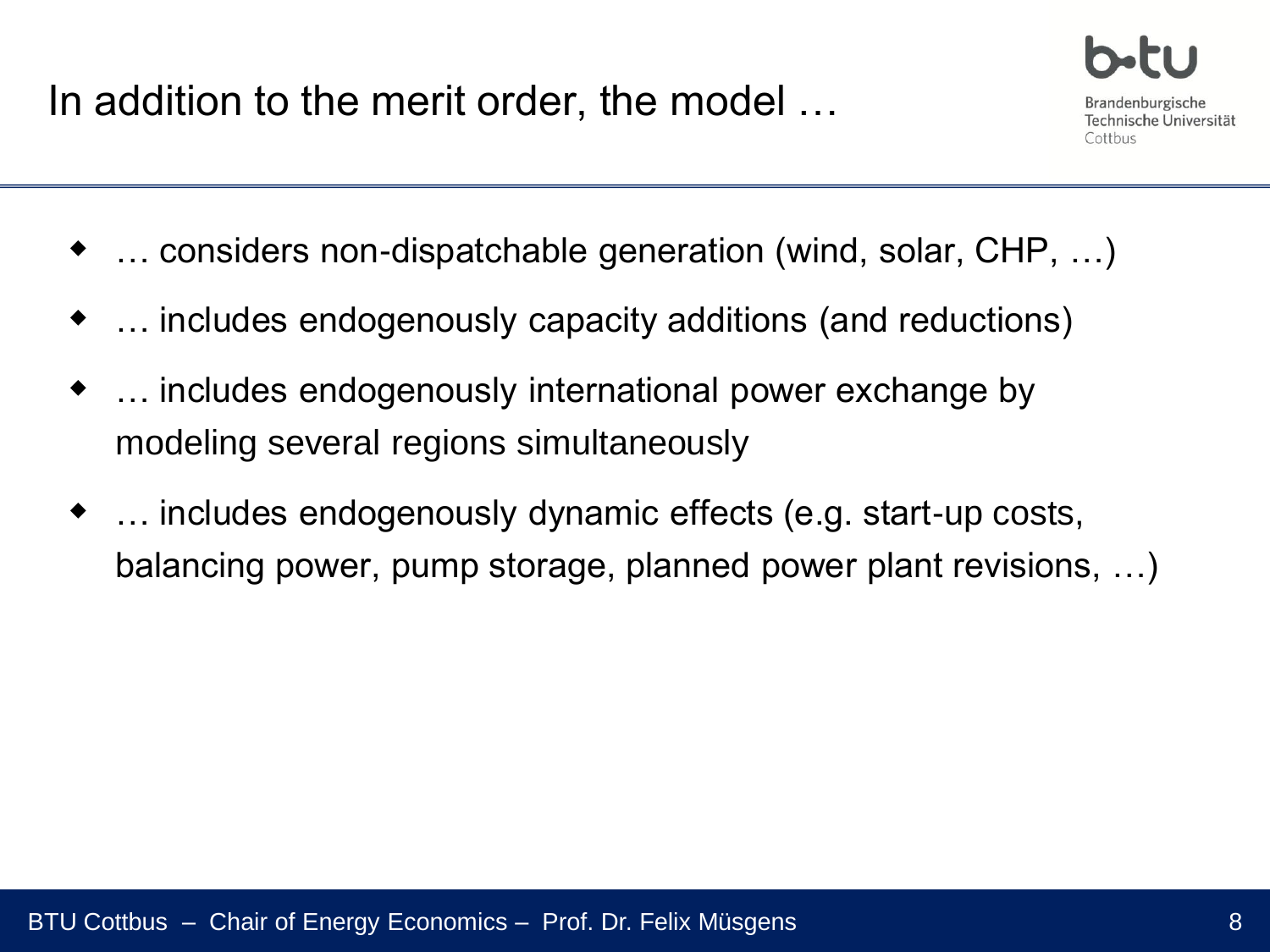

Brandenburgische Technische Universität Cottbus

- Long-term investment and dispatch model
- Fundamental optimization model (LP)
- Objective: minimization of total system costs
- Resolution
	- 10 reference years
	- 4,380 periods per year
	- 10 model regions (Germany and neighboring countries)
	- up to 23 technologies per region
- Shadow prices (i.e. marginals of demand constraint) used as price estimators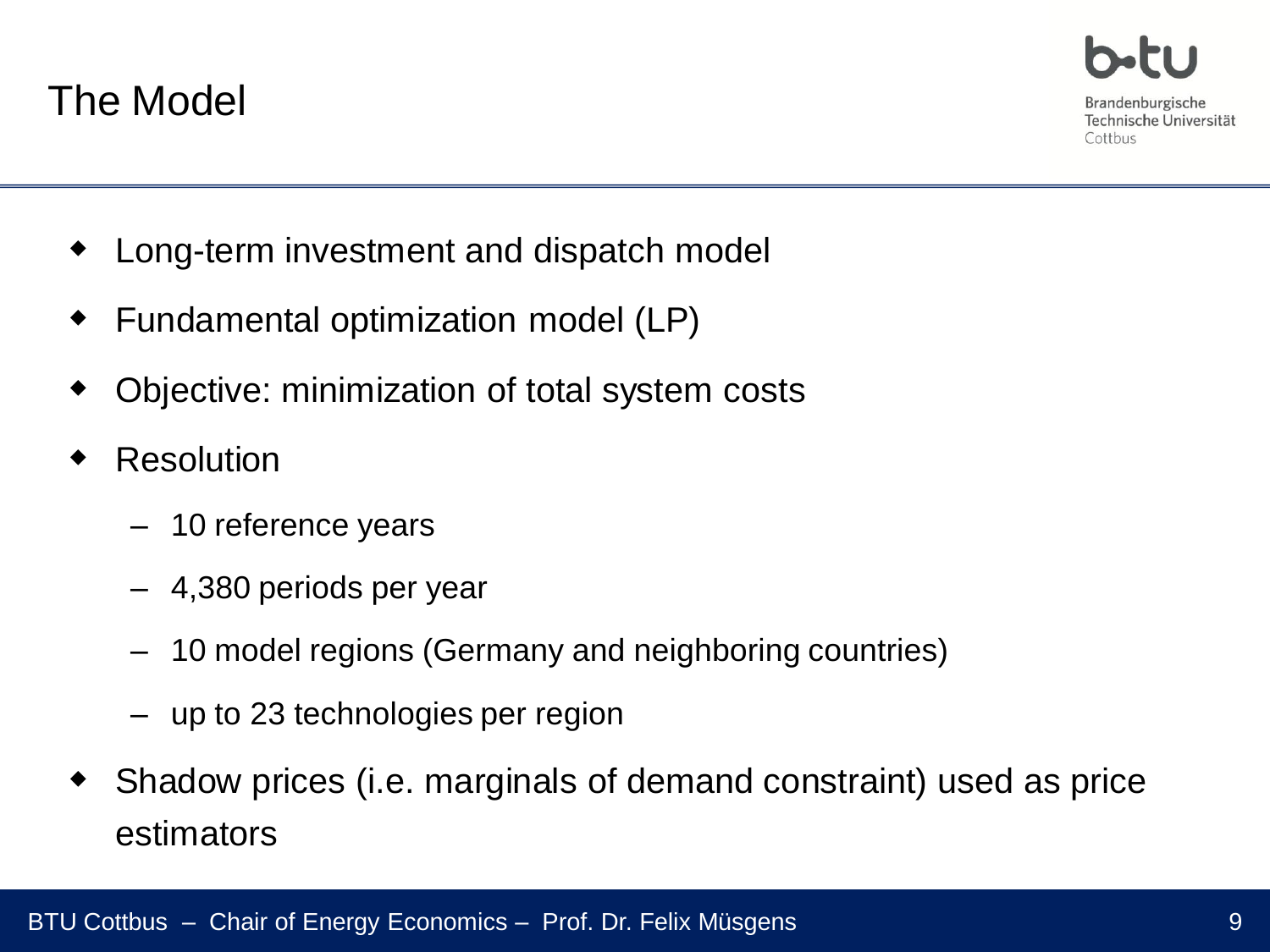#### Fi i Brandenburgische Technische Universität Cottbus

#### European Electricity Market Model Objective Function

$$
\min Z = \sum_{y} f_{y}^{d}(y) * \quad (\text{num\_years}(y) * \text{trainable costs} \quad \left\{ \quad [\sum_{p,t} \text{num\_hours} * f_{p}^{d}(p) * z^{\text{var}}(y, p, t) * G_{PLANT}(y, p, t) \right\} \quad \text{startup costs} \quad \left\{ \quad + \sum_{p,t} f_{p}^{d}(p) * z_{up}(y, p, t) * C_{UP}(y, p, t) \right\}
$$
\n
$$
\text{shutdown costs} \quad \left\{ \quad + \sum_{p,t} f_{p}^{d}(p) * z_{down}(y, p, t) * C_{DOWN}(y, p, t) \right\}
$$
\n
$$
\text{fixed costs} \quad \left\{ \quad + \sum_{t} z^{fixed}(t, y) * C_{INST}(y, t) \right\}
$$
\n
$$
\text{investment costs} \quad \left\{ \quad + \sum_{t} s_{\text{invest}}^{\text{cost}}(y, t) * z_{\text{invest}}(t, y) * C_{ADD}(y, t) \right\}
$$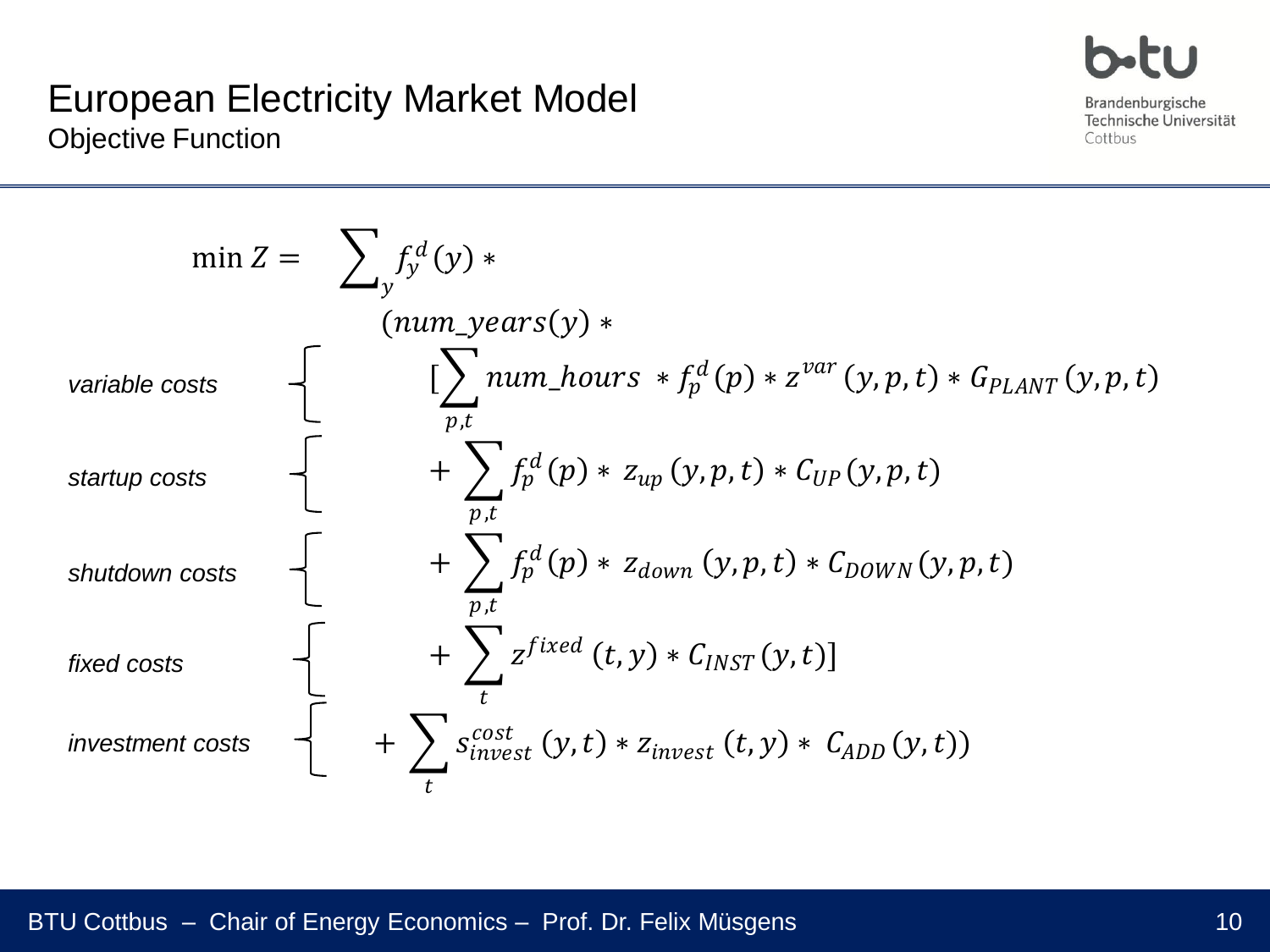- **Capacity** of a technology determined by commissioning and decommissioning
- Certain part of the capacity in **overhaul** over the course of a year
- **Capacity ready-to-operate** determined through startups and shutdowns and limited to the installed capacity minus the capacity in overhaul (startups and shutdowns linearized) and unexpected outages
- **Generation**
	- upwards limited by the capacity ready-to-operate
	- downwards limited by linearized minimum load requirements (defined as share of capacity ready-to-operate)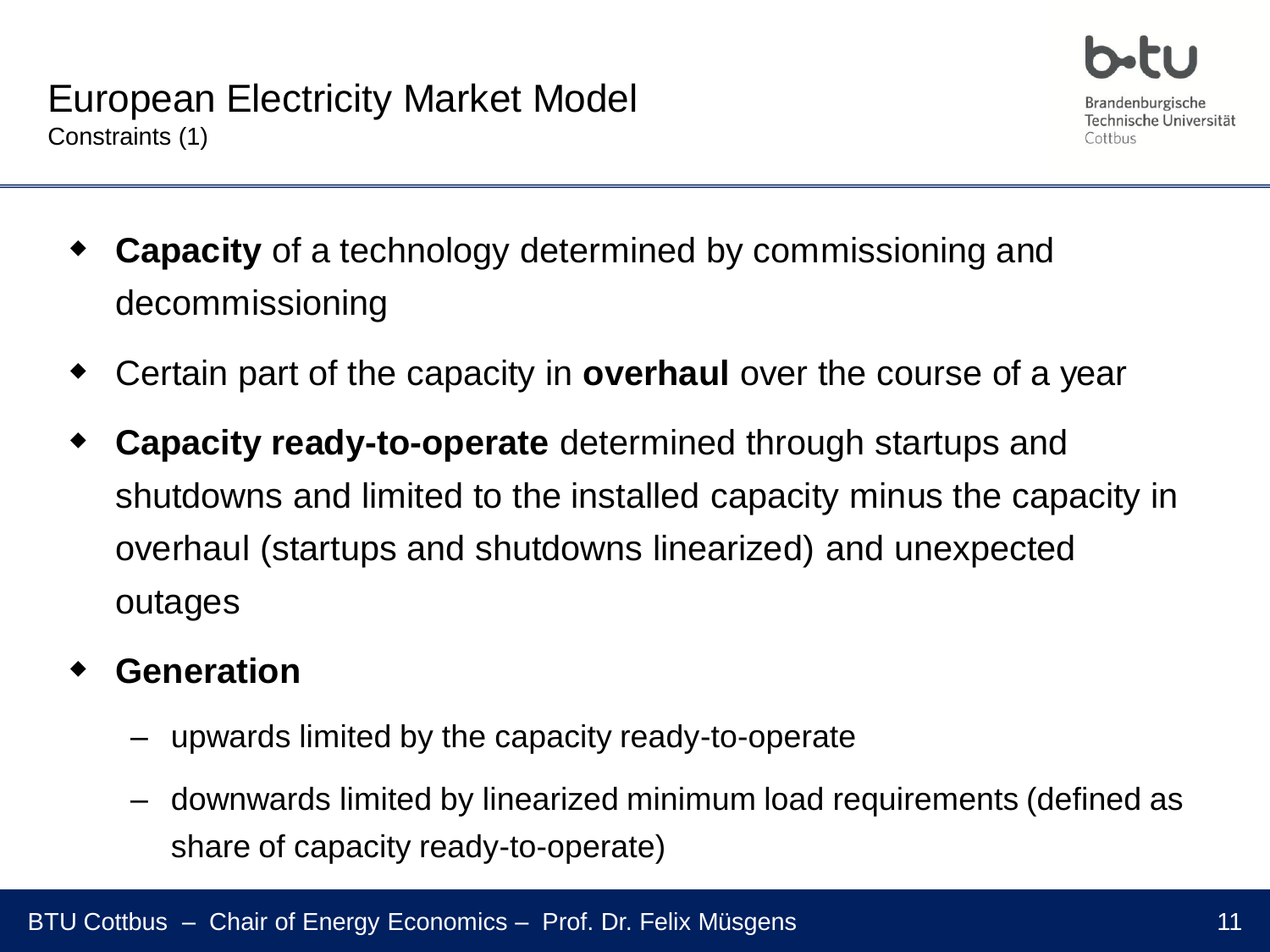

- **Generation** equals **residual demand** plus/minus **international exchange** plus **electricity consumption from pump storage**
- **Exchange** between countries limited by net transfer capacities
- Stored energy of (**pump) storage plants** determined by pumped and turbined energy amounts plus natural inflow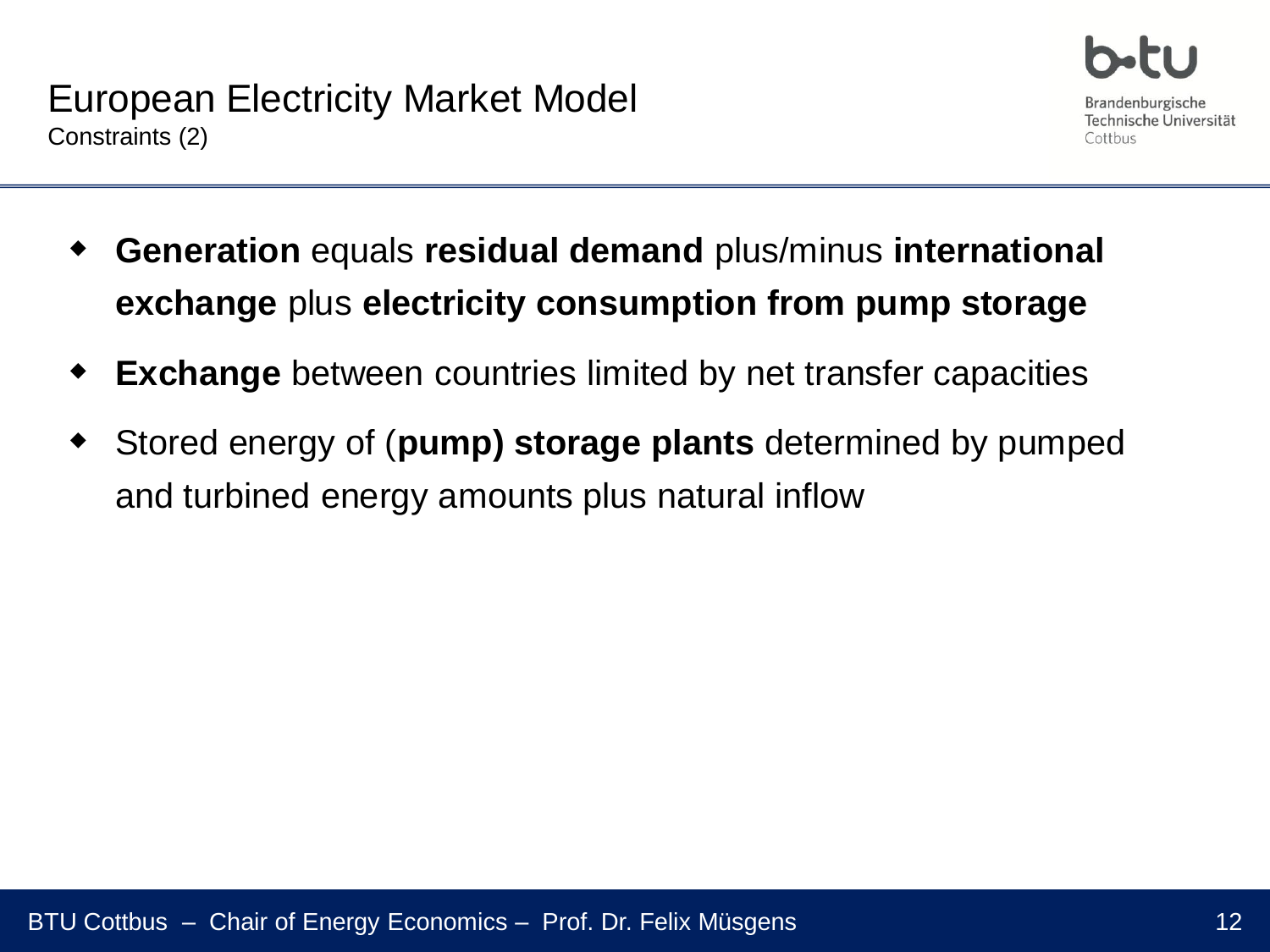

Brandenburgische Technische Universität Cottbus

#### **Results** System Marginal Costs of Demand

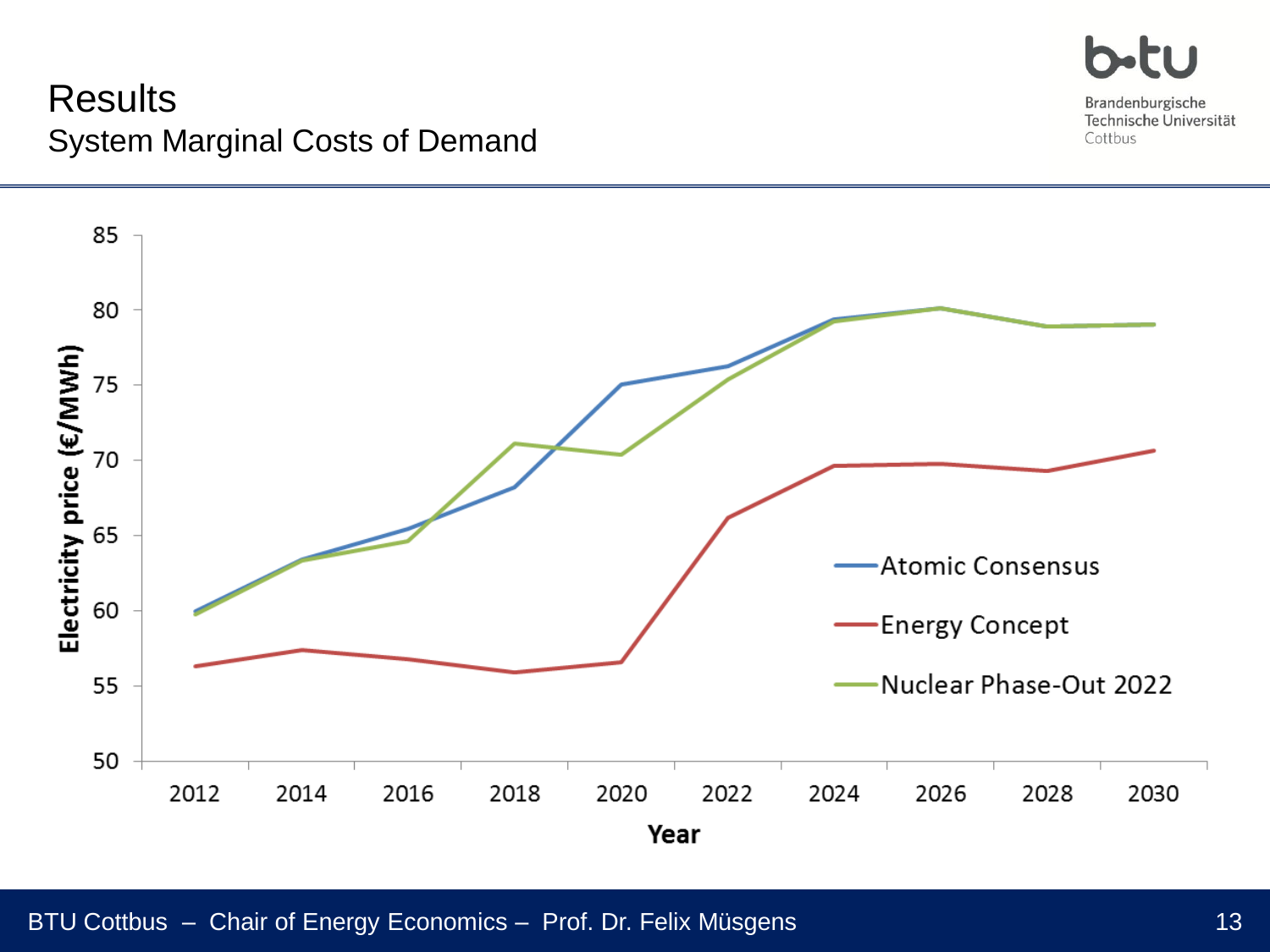### **Results**



Profit contribution for Trianel's CCGT power plant

- CCGT project in Hamm-Uentrop with 800 MW installed net generating capacity
- commercial operation since end of 2007 (expecting atomic consensus, i.e. nuclear phase out)

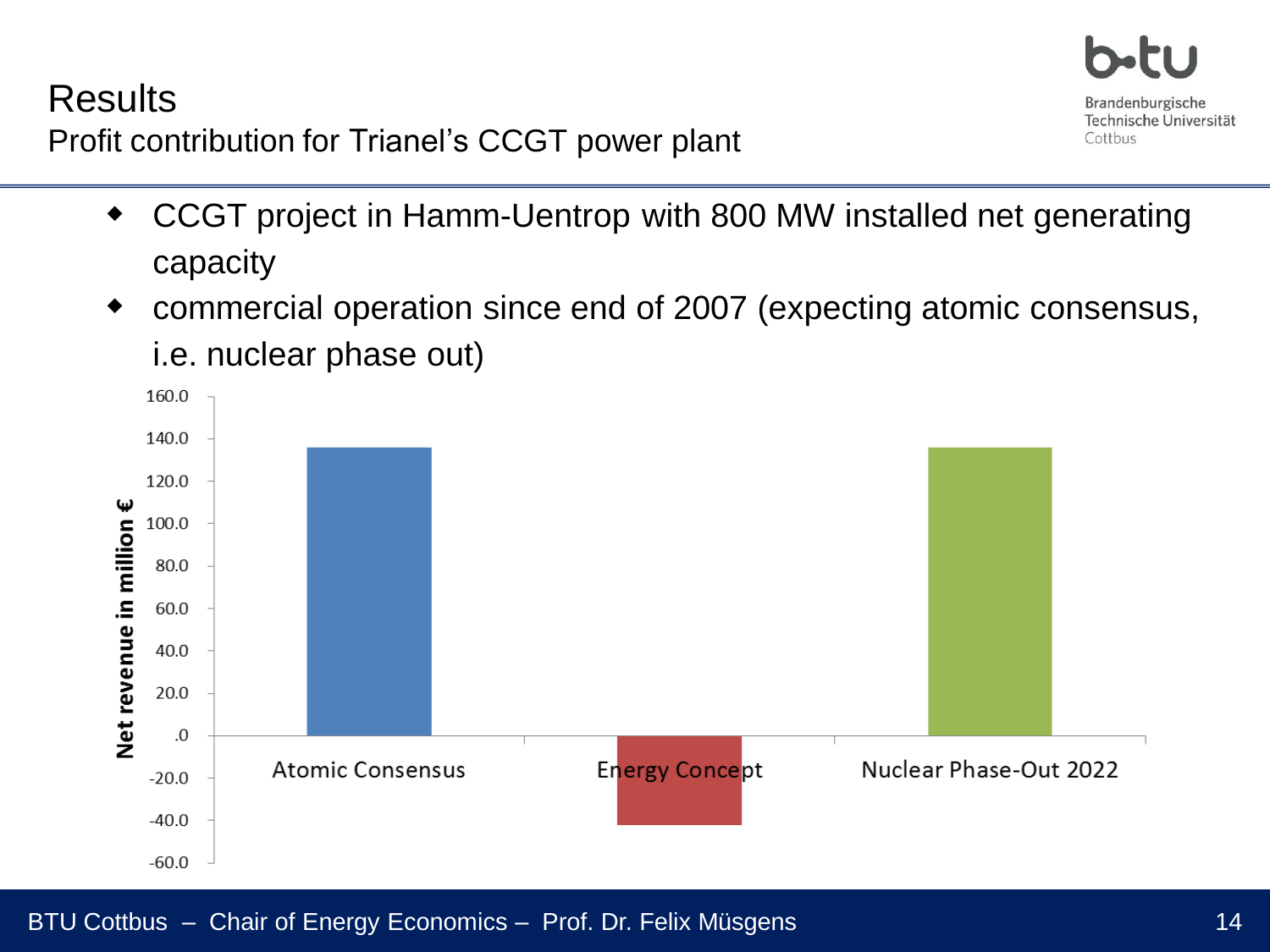

b-tu

Brandenburgische Technische Universität Cottbus

# Thank you very much! Questions?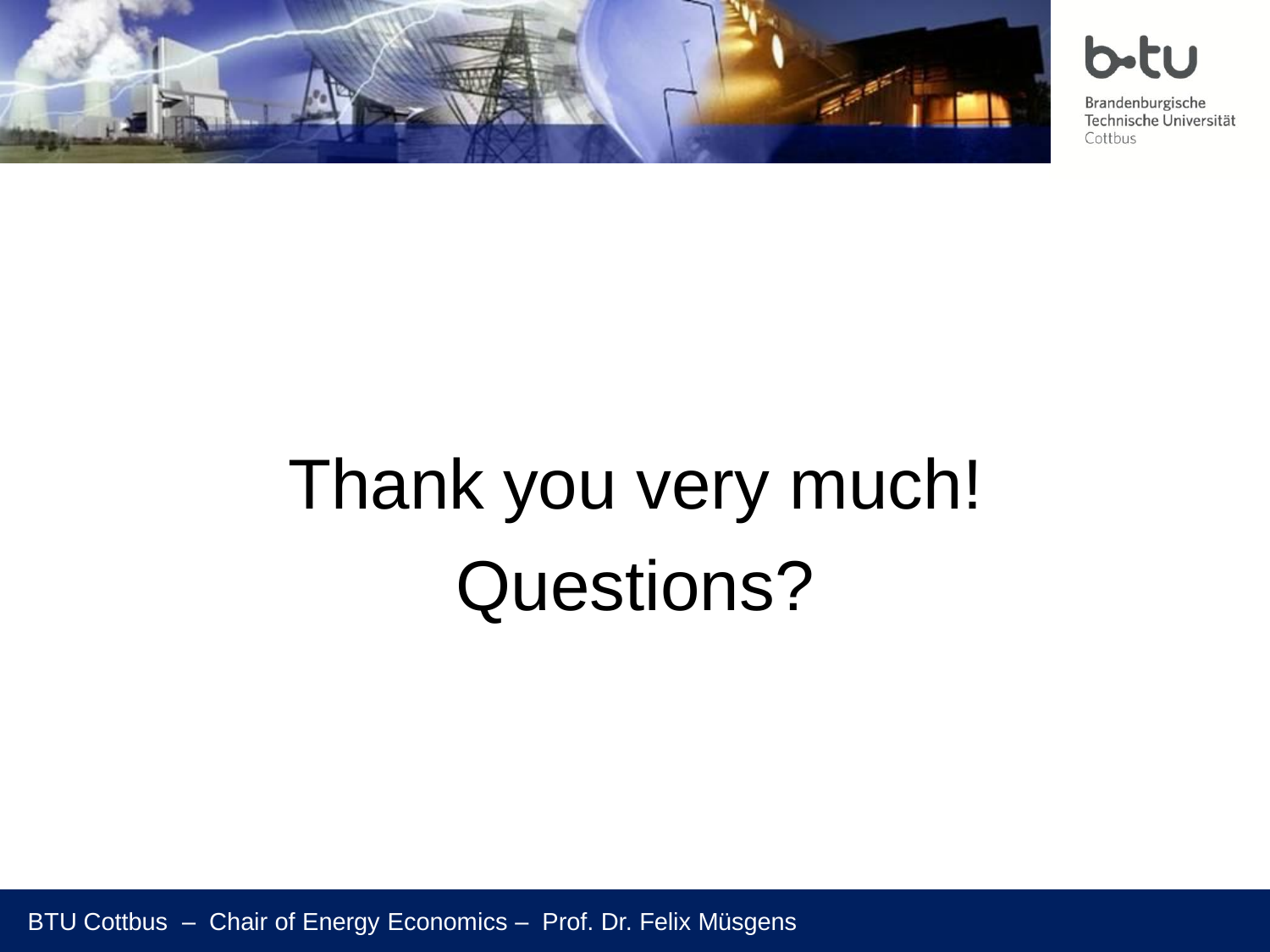- Changes in nuclear power policy affect the entire energy market
- Nuclear power
	- is a technology with low variable costs
	- covers base load (high full load hours)
- Shutting down nuclear power capacity
	- changes the merit order
	- increases electricity prices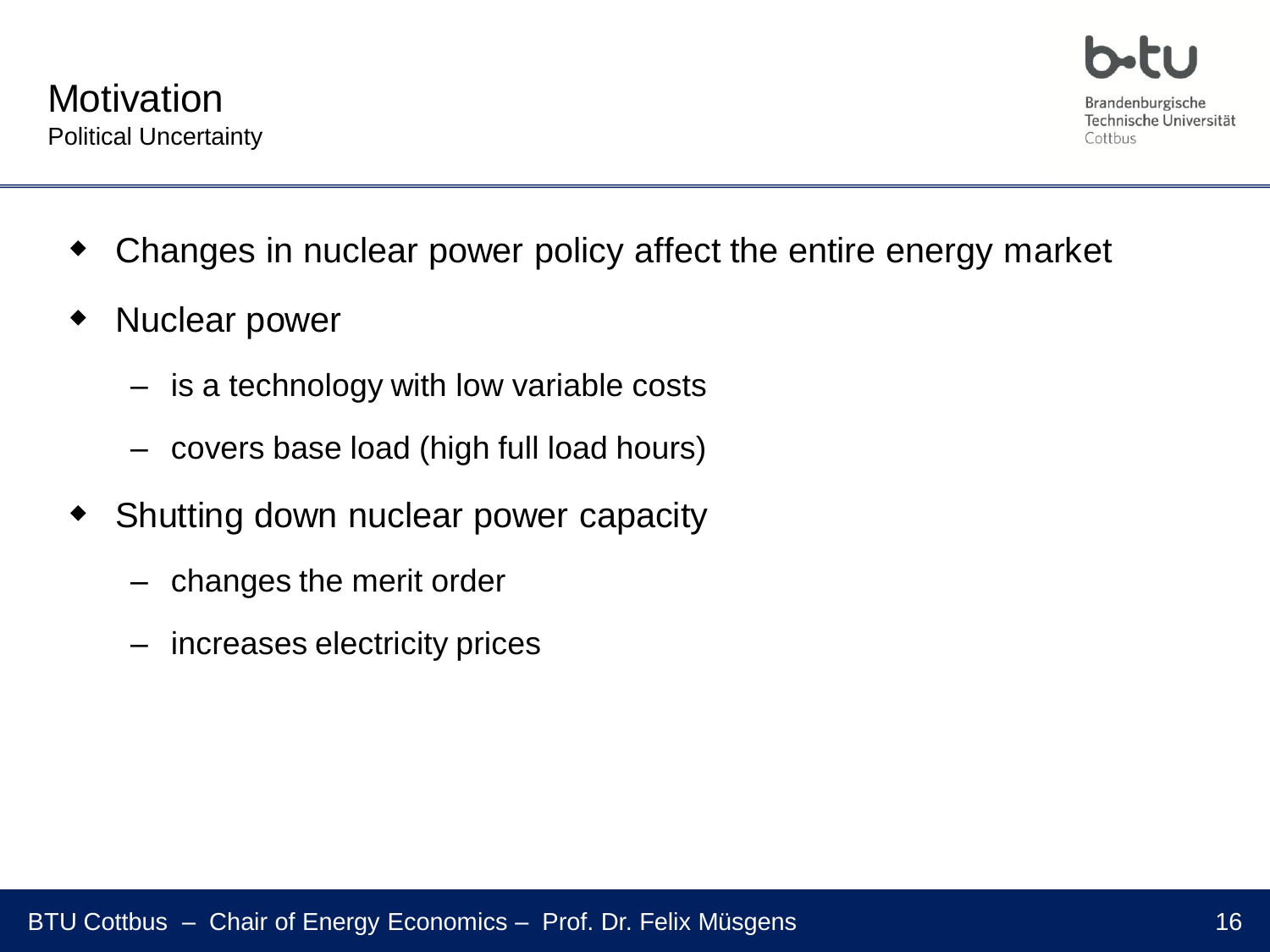- Trianel CCGT
	- begin of operation at the end of 2007
	- expected time of operation 30 years (until 2037)
	- calculation horizon (2012-2037) last 25 years of operation time

|                                                      |          |          | <b>Atomic Consensus Energy Concept Nuclear Phase-Out 2022</b> |
|------------------------------------------------------|----------|----------|---------------------------------------------------------------|
| Revenue electricity generation (million $\epsilon$ ) | 2,646    | 1,430    | 2,610                                                         |
| Variable production costs (million €)                | $-2,153$ | $-1,136$ | $-2,117$                                                      |
| Startup and shutdown costs (million $\epsilon$ )     | $-87$    | $-66$    | $-87$                                                         |
| <b>Fixed costs (million <math>\epsilon</math>)</b>   | $-270$   | $-270$   | $-270$                                                        |
| Net revenue (million $\epsilon$ )                    | 136      | $-42$    | 136                                                           |

#### $\rightarrow$  Significant effect on the profitability of the CCGT